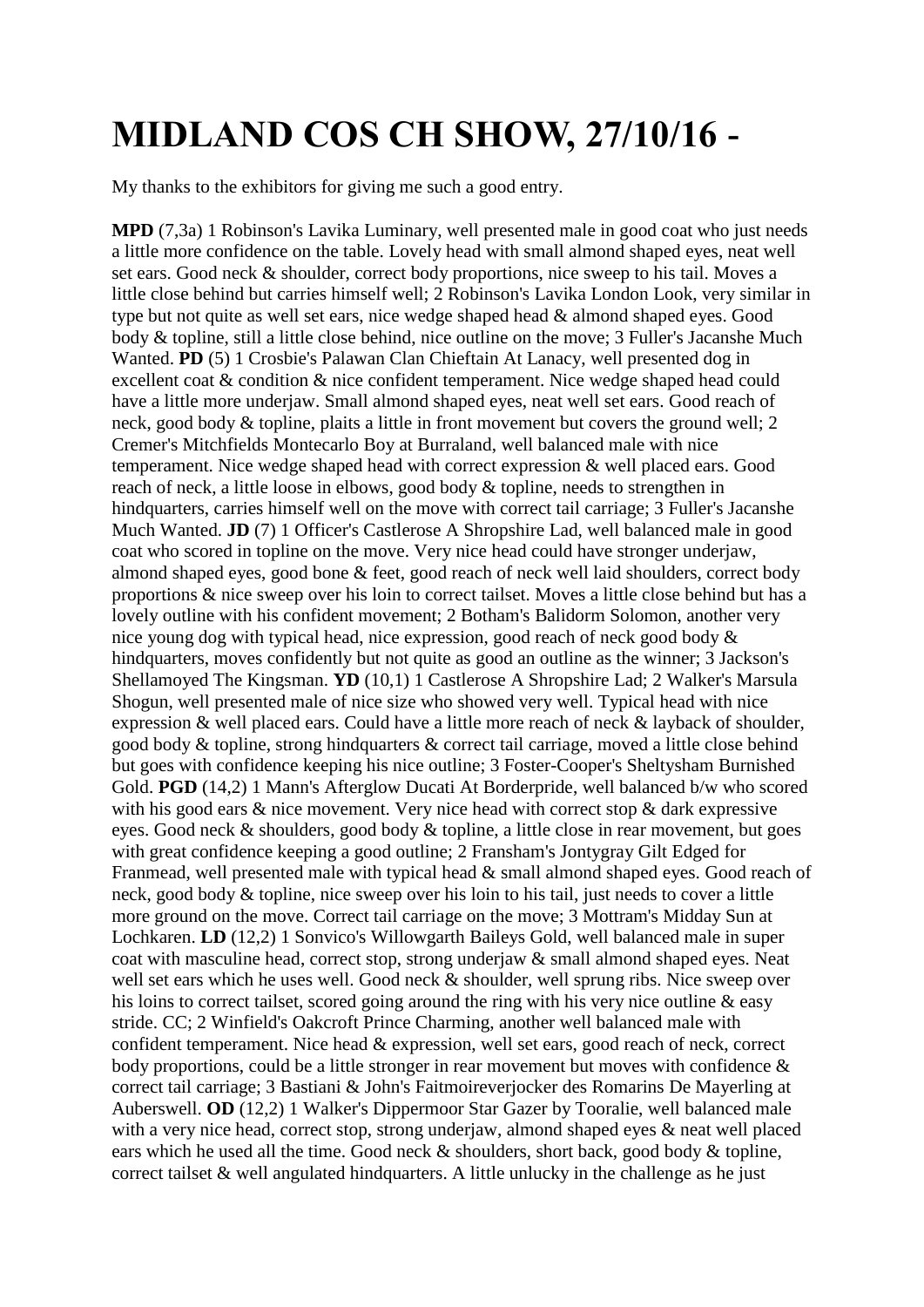flagged a little on the move on the last move around. RCC; 2 Castillo & Fortune's Ir Ch Edglonian Blue Fortune, impressive male in wonderful coat  $\&$  condition with lovely head  $\&$ expression, well placed ears, good front, good body  $\&$  topline, well angulated hindquarters, unfortunately not giving his best today & not using his ears; 3 Winfield 's Oakcroft Star Force.

**MPB** (7,2) 1 Mottram's Lanteague Stage Whisper at Lochkaren, well presented feminine bitch with very nice head & expression, well set ears which she uses well, good neck & shoulder good body & topline could be better in hind movement but goes round the ring well, keeping her nice outline; 2 Haensel's Sherkarl Look At Me Now, still very immature with a very pretty head & eye. Good neck & shoulder, good body & topline strong hindquarters, moved & showed really well. One for the future; 3 Hateley's Mohnesee Petticoat Lace. **PB**  $(6,1)$  1 Bray's Lianbray Lorelei, well presented feminine bitch with a lovely head  $\&$ expression, well set ears. Good neck & well laid shoulders, good body proportions, nice topline & hindquarters. Just needs a little more confidence on the move but goes soundly with a good outline & such a lovely type I felt she was worthy of BP; 2 Robinson's Erjon Happy Me At Lavika, another very feminine bitch with very nice head & expression well set ears, could be better in front, good body  $\&$  topline strong hindquarters moved with confidence  $\&$ correct tail carriage; 3 Mottram's Lanteague Stage Whisper At Lochkaren. **JB** (13,1) 1 Bray's Shelridge Shantilly Lace At Lianbray, well presented feminine bitch with very nice head, correct stop & good underjaw. Small almond shaped eyes, well set ears, good neck & shoulder, good body proportions & well angulated hindquarters, moved well with an easy stride & good carriage; 2 Arnould's Shadoway Rosa Esmeralda, such a very pretty young bitch who really showed so well just out of coat at the moment. Very nice head with good expression & well set ears which she used all the time. Good neck & shoulder, correct body proportions, strong hindquarters, carries herself well on the move; 3 Clegram & Berry's Smiddyshaw I'll B There For U. **YB** (10,1) 1 Bywater's Lundecock's Cover Girl With Tachnamadra, feminine bitch with a pretty head, small almond shaped eyes & neat well set ears. Could have a little more reach of neck & carry herself better on the move. Good body & tailset showed very well; 2 Wallis' Peartbrook Perle D'Or, a little over coated feminine bitch which makes her look short on leg. Very nice head & expression, could have more reach of neck, good body & topline, well angulated hindquarters, drops herself a little on the move which spoils her outline; 3 Saunders's Chalmoor I'm A Peach At Fernfrey. **PGB** (13,4) 1 Ritchie's Jaelis Mystique Reflection, feminine bitch in good coat & condition. Very nice head with correct stop & good underjaw. Small almond shaped eyes & well set ears which she uses well. Could have more reach of neck, good body & topline, moved really well keeping her nice outline; 2 Deveson's Janetstown Je Suis, well balanced bitch with nice head & expression, neat well set ears, good reach of neck, good body proportions, moved with confidence but not quite the carriage of winner; 3 Jones Lavika Lucky Me. **LB** (8,1) 1 Hateley's Willowgarth Tangerine Lace at Mohnessy, took my eye at first glance & I was not disappointed. She is so very feminine & well balanced of very nice type in good coat & condition. Lovely head with correct stop, good underjaw & dark almond shaped eyes. Neat well set ears, good bone & feet. Correct body proportions & strong hindquarters moved very well keeping her nice outline. Considered her strongly in the challenge; 2 Deveson Lucky Liasison at Lianbray, very feminine bitch who could have more height of foreleg. Very nice head with lovely expression & well set ears which she uses well. Good body & topline, well angulated hindquarters, could carry herself better on the move but goes fairly soundly; 3 Milles' Milesend Bluebell. **OB** (12,4) 1 Castillo & Fortune's Ch/Lux/Ir Ch Navarrete Fortune Lady, very close decision. Well presented bitch in great coat  $\&$  condition. She is very balanced throughout with her nice head, correct stop, good underjaw & lovely expression.